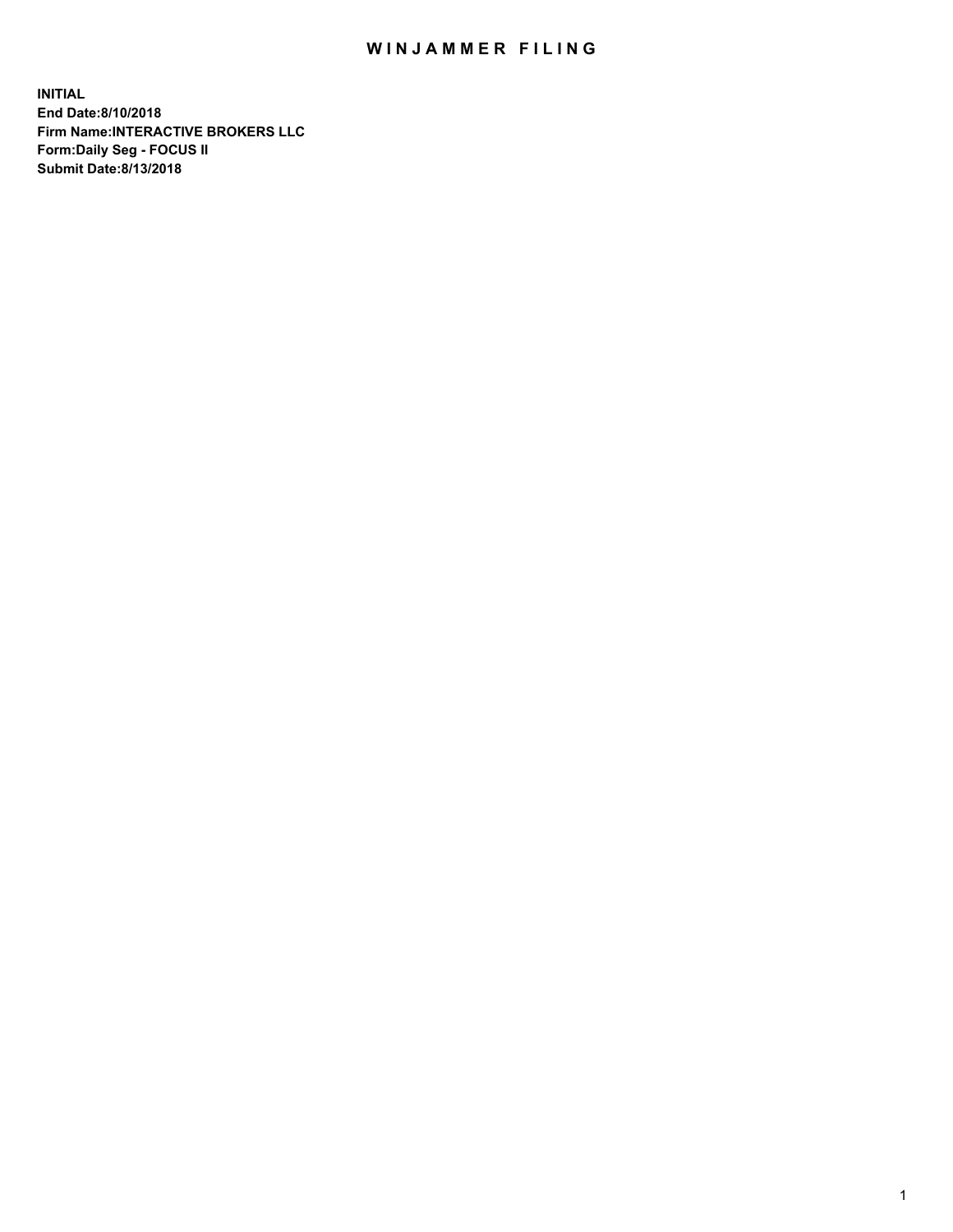**INITIAL End Date:8/10/2018 Firm Name:INTERACTIVE BROKERS LLC Form:Daily Seg - FOCUS II Submit Date:8/13/2018 Daily Segregation - Cover Page**

| Name of Company                                                                                                                                                                                                                                                                                                                | <b>INTERACTIVE BROKERS LLC</b>                                                                  |
|--------------------------------------------------------------------------------------------------------------------------------------------------------------------------------------------------------------------------------------------------------------------------------------------------------------------------------|-------------------------------------------------------------------------------------------------|
| <b>Contact Name</b>                                                                                                                                                                                                                                                                                                            | James Menicucci                                                                                 |
| <b>Contact Phone Number</b>                                                                                                                                                                                                                                                                                                    | 203-618-8085                                                                                    |
| <b>Contact Email Address</b>                                                                                                                                                                                                                                                                                                   | jmenicucci@interactivebrokers.c<br>om                                                           |
| FCM's Customer Segregated Funds Residual Interest Target (choose one):<br>a. Minimum dollar amount: ; or<br>b. Minimum percentage of customer segregated funds required:% ; or<br>c. Dollar amount range between: and; or<br>d. Percentage range of customer segregated funds required between:% and%.                         | $\overline{\mathbf{0}}$<br>$\overline{\mathbf{0}}$<br>155,000,000 245,000,000<br>0 <sub>0</sub> |
| FCM's Customer Secured Amount Funds Residual Interest Target (choose one):<br>a. Minimum dollar amount: ; or<br>b. Minimum percentage of customer secured funds required:% ; or<br>c. Dollar amount range between: and; or<br>d. Percentage range of customer secured funds required between:% and%.                           | $\overline{\mathbf{0}}$<br>0<br>80,000,000 120,000,000<br>0 <sub>0</sub>                        |
| FCM's Cleared Swaps Customer Collateral Residual Interest Target (choose one):<br>a. Minimum dollar amount: ; or<br>b. Minimum percentage of cleared swaps customer collateral required:% ; or<br>c. Dollar amount range between: and; or<br>d. Percentage range of cleared swaps customer collateral required between:% and%. | $\overline{\mathbf{0}}$<br><u>0</u><br>$\underline{0}$ $\underline{0}$<br>00                    |

Attach supporting documents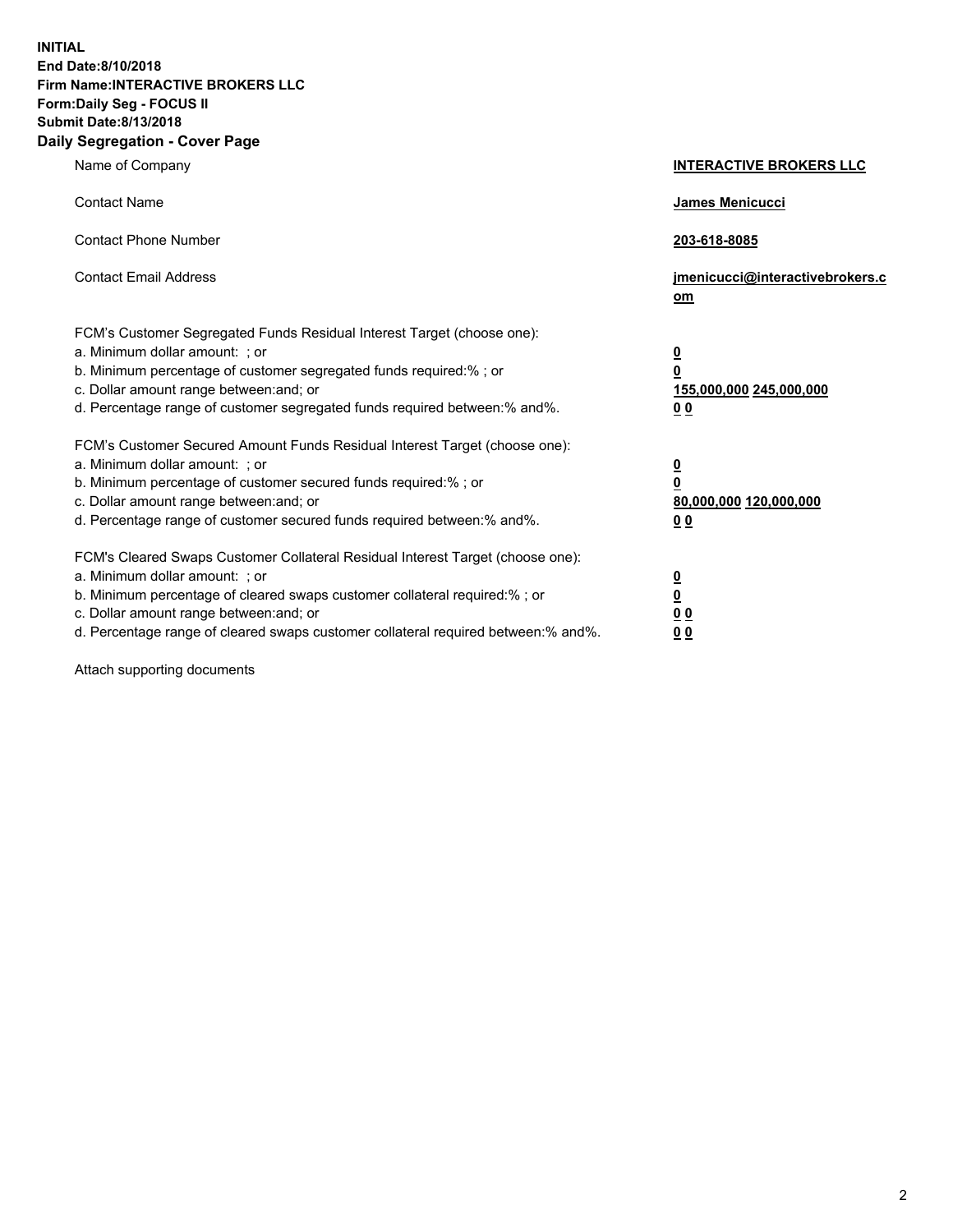## **INITIAL End Date:8/10/2018 Firm Name:INTERACTIVE BROKERS LLC Form:Daily Seg - FOCUS II Submit Date:8/13/2018 Daily Segregation - Secured Amounts**

|                | Daily Segregation - Secured Amounts                                                         |                                                                  |
|----------------|---------------------------------------------------------------------------------------------|------------------------------------------------------------------|
|                | Foreign Futures and Foreign Options Secured Amounts                                         |                                                                  |
|                | Amount required to be set aside pursuant to law, rule or regulation of a foreign            | $0$ [7305]                                                       |
|                | government or a rule of a self-regulatory organization authorized thereunder                |                                                                  |
| $\mathbf{1}$ . | Net ledger balance - Foreign Futures and Foreign Option Trading - All Customers             |                                                                  |
|                | A. Cash                                                                                     | 445,543,140 [7315]                                               |
|                | B. Securities (at market)                                                                   | $0$ [7317]                                                       |
| 2.             | Net unrealized profit (loss) in open futures contracts traded on a foreign board of trade   | -2,633,574 [7325]                                                |
| 3.             | Exchange traded options                                                                     |                                                                  |
|                | a. Market value of open option contracts purchased on a foreign board of trade              | 591,326 [7335]                                                   |
|                | b. Market value of open contracts granted (sold) on a foreign board of trade                | -54,722 [7337]                                                   |
| 4.             | Net equity (deficit) (add lines 1. 2. and 3.)                                               | 443,446,170 [7345]                                               |
| 5.             | Account liquidating to a deficit and account with a debit balances - gross amount           | 9,222 [7351]                                                     |
|                | Less: amount offset by customer owned securities                                            | 0 [7352] 9,222 [7354]                                            |
| 6.             | Amount required to be set aside as the secured amount - Net Liquidating Equity              | 443,455,392 [7355]                                               |
|                | Method (add lines 4 and 5)                                                                  |                                                                  |
| 7.             | Greater of amount required to be set aside pursuant to foreign jurisdiction (above) or line | 443,455,392 [7360]                                               |
|                | 6.                                                                                          |                                                                  |
|                | FUNDS DEPOSITED IN SEPARATE REGULATION 30.7 ACCOUNTS                                        |                                                                  |
| 1.             | Cash in banks                                                                               |                                                                  |
|                | A. Banks located in the United States                                                       | 88,460,619 [7500]                                                |
|                | B. Other banks qualified under Regulation 30.7                                              | 0 [7520] 88,460,619 [7530]                                       |
| 2.             | <b>Securities</b>                                                                           |                                                                  |
|                | A. In safekeeping with banks located in the United States                                   | 372,029,985 [7540]                                               |
|                | B. In safekeeping with other banks qualified under Regulation 30.7                          | 0 [7560] 372,029,985 [7570]                                      |
| 3.             | Equities with registered futures commission merchants                                       |                                                                  |
|                | A. Cash                                                                                     | $0$ [7580]                                                       |
|                | <b>B.</b> Securities                                                                        | $0$ [7590]                                                       |
|                | C. Unrealized gain (loss) on open futures contracts                                         | $0$ [7600]                                                       |
|                | D. Value of long option contracts                                                           | $0$ [7610]                                                       |
|                | E. Value of short option contracts                                                          | 0 [7615] 0 [7620]                                                |
| 4.             | Amounts held by clearing organizations of foreign boards of trade                           |                                                                  |
|                | A. Cash                                                                                     | $0$ [7640]                                                       |
|                | <b>B.</b> Securities                                                                        | $0$ [7650]                                                       |
|                | C. Amount due to (from) clearing organization - daily variation                             | $0$ [7660]                                                       |
|                | D. Value of long option contracts                                                           | $0$ [7670]                                                       |
|                | E. Value of short option contracts                                                          | 0 [7675] 0 [7680]                                                |
| 5.             | Amounts held by members of foreign boards of trade                                          |                                                                  |
|                | A. Cash<br><b>B.</b> Securities                                                             | 97,424,908 [7700]                                                |
|                |                                                                                             | $0$ [7710]                                                       |
|                | C. Unrealized gain (loss) on open futures contracts<br>D. Value of long option contracts    | 6,569,541 [7720]                                                 |
|                | E. Value of short option contracts                                                          | 591,326 [7730]<br><mark>-54,722</mark> [7735] 104,531,053 [7740] |
| 6.             | Amounts with other depositories designated by a foreign board of trade                      |                                                                  |
| 7.             | Segregated funds on hand                                                                    | 0 [7760]<br>$0$ [7765]                                           |
| 8.             | Total funds in separate section 30.7 accounts                                               | 565,021,657 [7770]                                               |
| 9.             | Excess (deficiency) Set Aside for Secured Amount (subtract line 7 Secured Statement         | 121,566,265 [7380]                                               |
|                | Page 1 from Line 8)                                                                         |                                                                  |
| 10.            | Management Target Amount for Excess funds in separate section 30.7 accounts                 | 80,000,000 [7780]                                                |
| 11.            | Excess (deficiency) funds in separate 30.7 accounts over (under) Management Target          | 41,566,265 [7785]                                                |
|                |                                                                                             |                                                                  |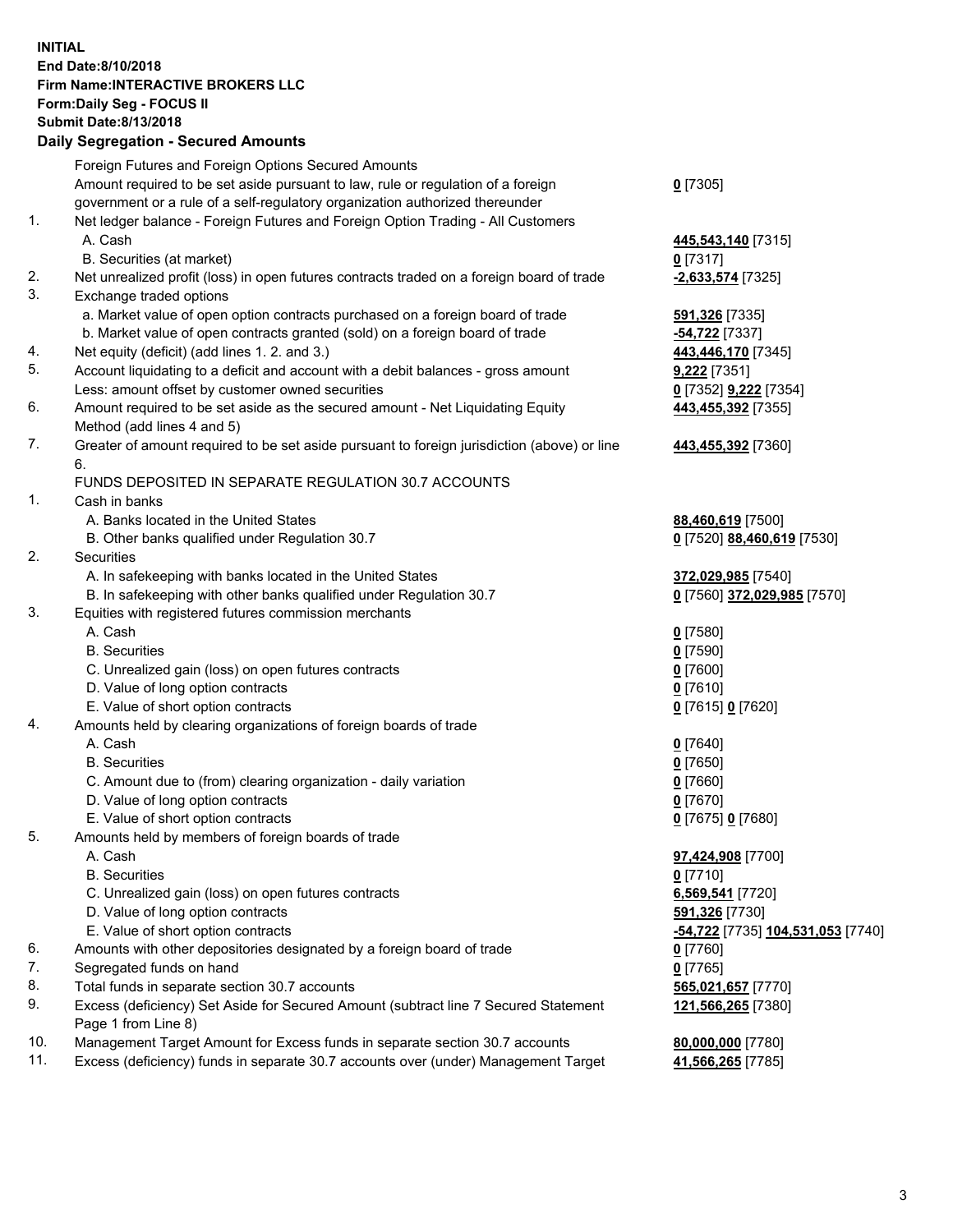**INITIAL End Date:8/10/2018 Firm Name:INTERACTIVE BROKERS LLC Form:Daily Seg - FOCUS II Submit Date:8/13/2018 Daily Segregation - Segregation Statement** SEGREGATION REQUIREMENTS(Section 4d(2) of the CEAct) 1. Net ledger balance A. Cash **3,934,219,591** [7010] B. Securities (at market) **0** [7020] 2. Net unrealized profit (loss) in open futures contracts traded on a contract market **-47,767,872** [7030] 3. Exchange traded options A. Add market value of open option contracts purchased on a contract market **163,598,779** [7032] B. Deduct market value of open option contracts granted (sold) on a contract market **-194,650,042** [7033] 4. Net equity (deficit) (add lines 1, 2 and 3) **3,855,400,456** [7040] 5. Accounts liquidating to a deficit and accounts with debit balances - gross amount **165,726** [7045] Less: amount offset by customer securities **0** [7047] **165,726** [7050] 6. Amount required to be segregated (add lines 4 and 5) **3,855,566,182** [7060] FUNDS IN SEGREGATED ACCOUNTS 7. Deposited in segregated funds bank accounts A. Cash **935,307,308** [7070] B. Securities representing investments of customers' funds (at market) **1,970,741,925** [7080] C. Securities held for particular customers or option customers in lieu of cash (at market) **0** [7090] 8. Margins on deposit with derivatives clearing organizations of contract markets A. Cash **26,162,605** [7100] B. Securities representing investments of customers' funds (at market) **1,163,249,275** [7110] C. Securities held for particular customers or option customers in lieu of cash (at market) **0** [7120] 9. Net settlement from (to) derivatives clearing organizations of contract markets **-6,192,589** [7130] 10. Exchange traded options A. Value of open long option contracts **163,551,275** [7132] B. Value of open short option contracts **-194,646,100** [7133] 11. Net equities with other FCMs A. Net liquidating equity **0** [7140] B. Securities representing investments of customers' funds (at market) **0** [7160] C. Securities held for particular customers or option customers in lieu of cash (at market) **0** [7170] 12. Segregated funds on hand **0** [7150] 13. Total amount in segregation (add lines 7 through 12) **4,058,173,699** [7180] 14. Excess (deficiency) funds in segregation (subtract line 6 from line 13) **202,607,517** [7190] 15. Management Target Amount for Excess funds in segregation **155,000,000** [7194] **47,607,517** [7198]

16. Excess (deficiency) funds in segregation over (under) Management Target Amount Excess